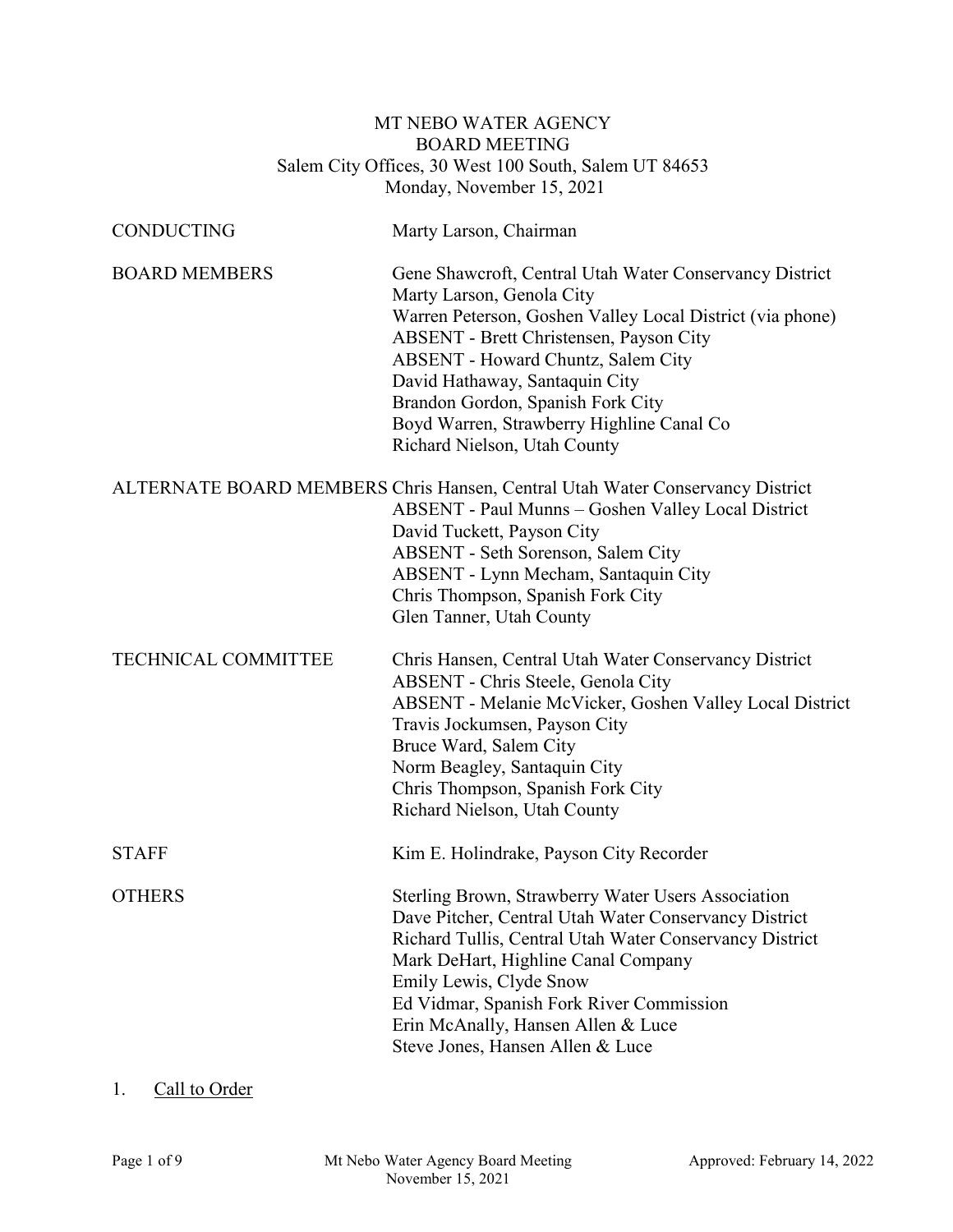Chairman Marty Larson called this meeting of the Mt Nebo Water Agency Board to order at 7:32 a.m. The meeting was properly noticed.

# 2. Public Comment Period

No public comments.

# 3. Approval of Minutes – August 16, 2021 Meeting

**MOTION: Warren Peterson – To approve the minutes of August 16, 2021 as amended.** Motion seconded by Dave Tuckett. Those voting yes: Gene Shawcroft, Marty Larson, Warren Peterson, Dave Tuckett, David Hathaway, Brandon Gordon, Boyd Warren, Richard Nielson. The motion carried.

# 4. Finance Report

Dave Tuckett reviewed the finance memo noting since the last meeting one invoice was paid and revenues included interest. Account balances include reserve account - \$5,000, administrative account - \$30,875.51, and Capital Projects, Project 4 account - \$20,599.13 for a total of \$56,474.64.

- 5. Technical Committee Report and/or Action
	- a. Groundwater Management Plan; Status Update

Chris Hansen sent out a proposed breakdown on what the costs could look like for the Water Banking Project. Participants are still being finalized. He is waiting on some comments and will keep Board apprized on the progress. Before and after the last meeting, a report was sent out on the Groundwater Database Project with Hansen Allen & Luce. An update was received last Thursday, which was sent to the Technical Review Committee and the Board. The backend and accounting for the Water Banking Project is in place so to it can move forward.

b. WaterSMART Grant Project, Status Update

Warren Peterson questioned if there are activities that need to take place between now and the next meeting and is there a need to bring in a consultant to prepare the contract and do paperwork. The same consultant that prepared the application is available. He questioned if there needs to be any type of authorization for the Chair to sign the contract before the February 14, 2022 meeting.

Chris Hansen stated just their process has been completed with setting up people, which took two months. It's a difficult system and hard to get technical support. He doesn't even know what the contract looks like, but he can reach out to see if there are any suggestions or template contract. When the grants come out, someone from the Bureau is assigned to each project. A recent email, stated they are running behind and will get back. As soon as there is a draft, he will work on it and get to the Board. The Board could give approval subject to final review.

# **MOTION: Warren Peterson – To authorize the Chair to sign the agreement when ready.**

Motion seconded by Gene Shawcroft. Those voting yes: Gene Shawcroft, Marty Larson, Warren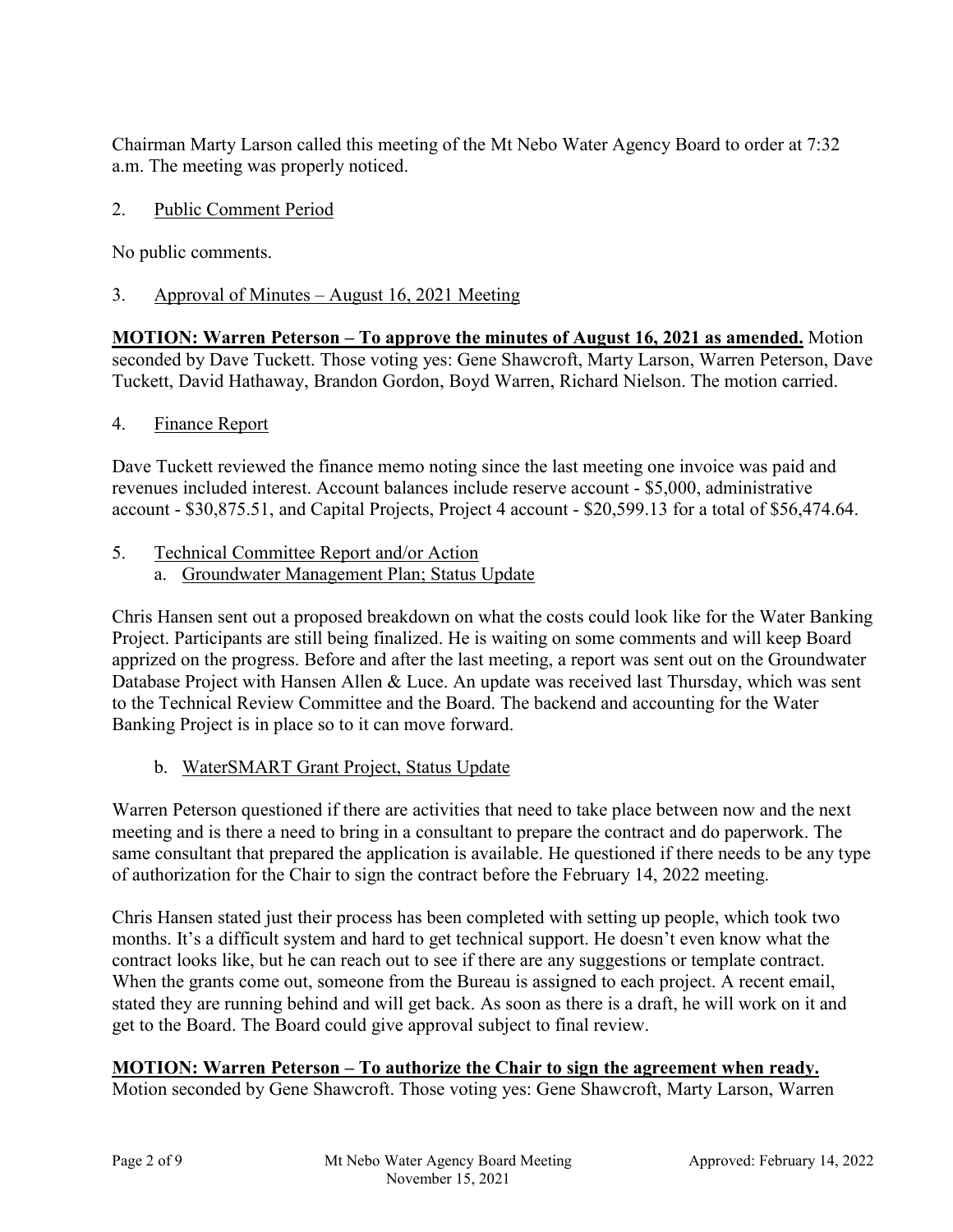Peterson, Dave Tuckett, David Hathaway, Brandon Gordon, Boyd Warren, Richard Nielson. The motion carried.

c. Other

No other items discussed.

# 6. State Water Banking Pilot Program Summary

Emily Lewis reported she also serves as the Utah Water Banking Program Manager, noted the Water Banking Management Team is also operating under a watersmart water marketing grant. There is a lot of activity that needs to happen to get the water bank contract prepared and before the Board of Water Resources. The Utah Water Banking Act is Title 73, Chapter 31 with a purpose of promoting the development of market tools favorable to local water users, which is a leasing program. The Utah Water Banking Program is a three-year program to promote the Act with three separate pilot programs across the State including Cache Valley, Snyderville Basin, and Price River area. The goal is to test the concepts of the Act through pilot projects and ultimately ending with a statewide water marketing strategies report to provide templates, materials, and guidance for water users. The project process includes discussions with each of the pilot areas, Board of Water Resources, and Division of Water Resources, and Division of Water Rights. The project began July 1, 2020. The scoping process on two of the three banks is currently being completed with an application for one bank scheduled for submittal on December 7, 2021.

The Snyderville Basin chose to use a statutory bank instead of a water bank with the purpose of proving more water in East Canyon Creek. The goal is to facilitate instream flows for environmental purposes during peak periods of time. This bank is different because it creates an entity to bring together interested lessors and lessees.

The Cache Valley pilot was organized to facilitate greater water access between agricultural uses with Wellsville Conservation District and Hyram Irrigation Company. They determined not to use the waterbanking act but to create a lease agreement between the two entities. The Federal Government was involved because the Hyram Irrigation Company is a federal project.

The Price River project is furthest along with a lease contract between the Carbon Canal Company, the Nature Conservancy, Trout Unlimited, and the Division of Wildlife Resources. There has been a year of negotiations on the contract, the service area was defined, and a six-member committee was organized. The Carbon Canal Company was designated as the manager of the bank who will designate an employee to manage the bank. Reporting requirements due at the end of the year include an accounting of the amount of water running through the bank and those leasing. Banks are responsible to verify water can be moved from point a to point b in coordination with the state engineer change application approval. The Price River bank operating costs includes collecting 10% (until 2023) of the annual lease price for each lease to be held in an operating account. The parties will front funding and be reimbursed with the 10%. This project created a lease process designed to garner interest, give out information, get interest back, determine a price, clarify price with lessors, and execute a lease. The leasing entities provide a proposed delivery point, execute the lease, and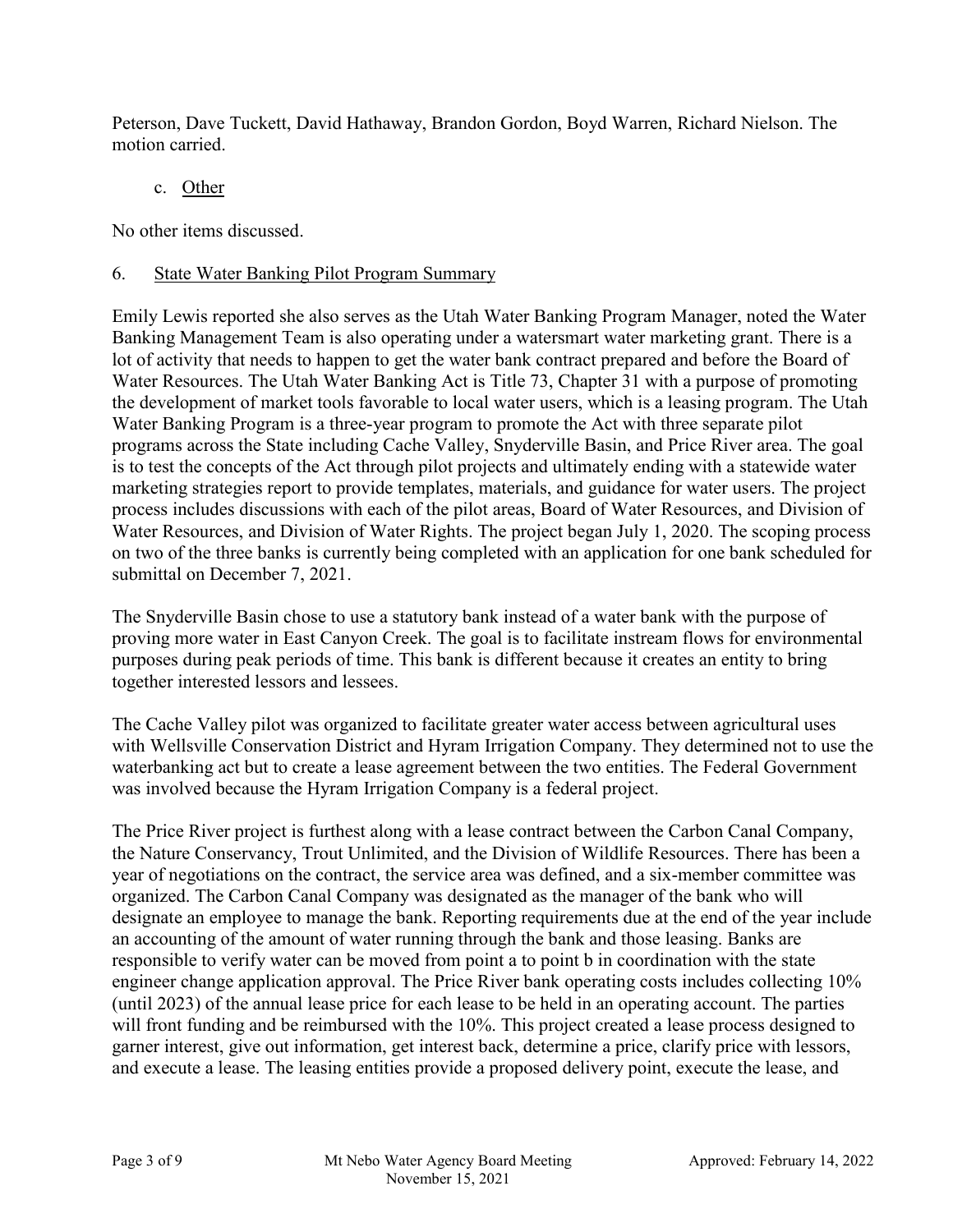adjust the amount of water members receive under their shares. The depositor is notified if their deposited shares were not leased.

This Agency needs to determine a process that works for all parties including a timeframe and water pricing. If this Agency chooses to do a contract as the banking structure, six key points are completed with the Division of Water Resources.

- 1. Date application received.
- 2. Application review.
- 3. Deem application complete.
- 4. Public notice requirement where the public can find information about the applicant's public meeting within 30 days of deeming the application complete.
- 5. Public meeting.
- 6. Approval/denial.

The applicant is in charge of the public process and a special meeting may be required. Professional services would be a benefit to this Agency to manage the water banking program. The applicant for a water bank must be a public entity and a non-federal public entity. Others do not have to be a public entity. They have created a five-step water bank application process, which will be reviewed and approved by the Board of Water Resources. The overall process takes a lot of time and commitment from all the parties and is an investment in time and resources.

Chris Hanen noted the cost of the grant is \$88,000 with half grant funding and half from participating entities.

7. Update on Groundwater Database

Chris Hansen reported \$32,000 has been expended on the \$42,000 of budget. The project is wrapping up, and a draft summary was sent out.

Steve Jones gave an overview of he Groundwater Database Project.

#### Results of Groundwater Model Update through 2020

The model shows the groundwater reservoir level in southern Utah Valley and depicts where depressions are happening. The differences between 2018 to 2020 shows red spots to show high water usage.

#### Progress Update on Groundwater Database

The model uses data back to the 1940's with actual levels, averages (global view), most recent data (calibration), and precipitation. The two trends in every graph shows the groundwater levels and precipitation continuing to go down from the 1940s. He reviewed graphs from the Mapleton Carnesecca Well, Payson Well #5, Salem Well #1, Santaquin East Side Well, Spanish Fork Memorial Well, and Springville 400 S Well #1, which includes a lot of compressed data. An immediate groundwater recharge program would be a very good assumption and would help both water level use and precipitation.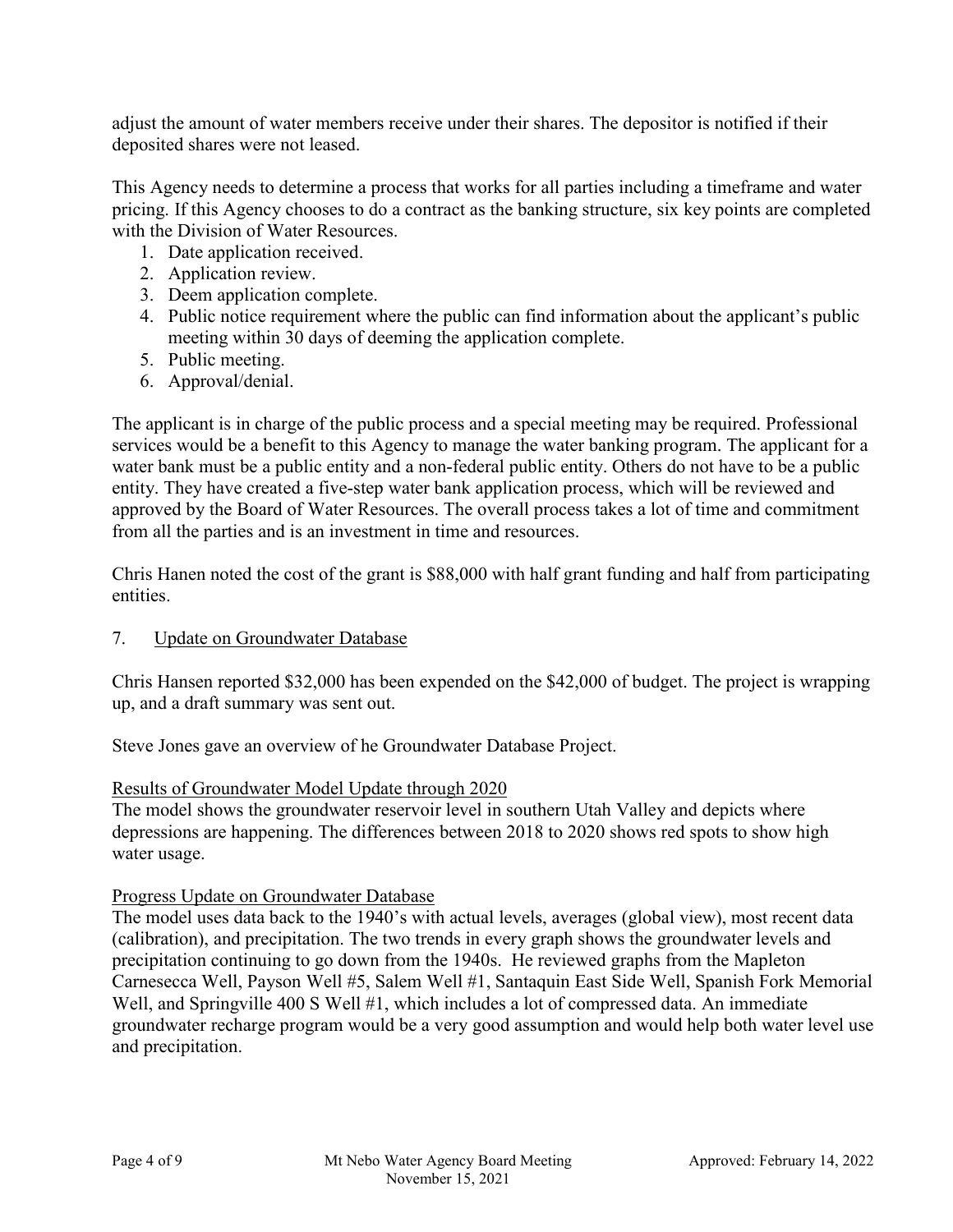Chris Hansen clarified that the actual data shows peaks and valleys. The wells draw down and then the groundwater recovers.

Steve Jones noted it's important to monitor several wells. Some areas recharge faster than others. These graphs depict years and years in a small graph with lots of variables. It's complex underground with things impeding the water and pushing water to other places.

#### Groundwater Management Plans

Steve Jones reviewed other areas that are doing groundwater management plans in order to understand what they are doing and to see if there is a tool used to manage the groundwater. Tools such as an Excel sheet or Google doc can track usage, groundwater levels, etc.

Cedar Valley, Utah:

- Priority Regulation. Water rights will be regulated according to priority, regardless of a water right's nature of use.
- Depletion Calculations. Annual depletion from irrigation calculated using a crop survey prepared by the distribution system commissioner.
- Voluntary Arrangements. Water users may agree to participate in a voluntary arrangement to manage withdrawals on a system other than by priority date.
- Adaptive Management. If it is determined by the State Engineer that safe yield has been reached, there will be no more future reductions in depletion.

Las Vegas, Nevada:

- Impact Fees. \$13 per year per well user.
- Rebate Programs.
	- Community well owners receive a 1-inch meter and \$150 rebate.
	- Coupons for smart irrigation controllers, leak detectors, and smart car washes.
	- \$3 rebate per square foot of water smart landscaping.
- Strict Well Regulations.
	- Domestic well usage  $= 1,800$  gallons per day.
	- Community well usage  $= 1,000$  gallons per day, per home.
	- City water is managed on a regional scale.

Orange County, California:

- Recharge. The use of percolation basins, inflatable rubber dams, and valves.
- Monitoring. Monitor and protect water quality and quantity. Measure all wells every six months.
- Water Reclamation. Recycle and purify water.
- Modeling. Use of groundwater model, updated regularly.
- Policy and Legislation. The aquifer is a shared resource of water rather than an allocation of individual water rights.
- Adaptive Management. Ensure groundwater withdrawals are balanced with recharge over the course of several years.
- Calculations. Calculate the basin storage annually and set target production to manage pumping.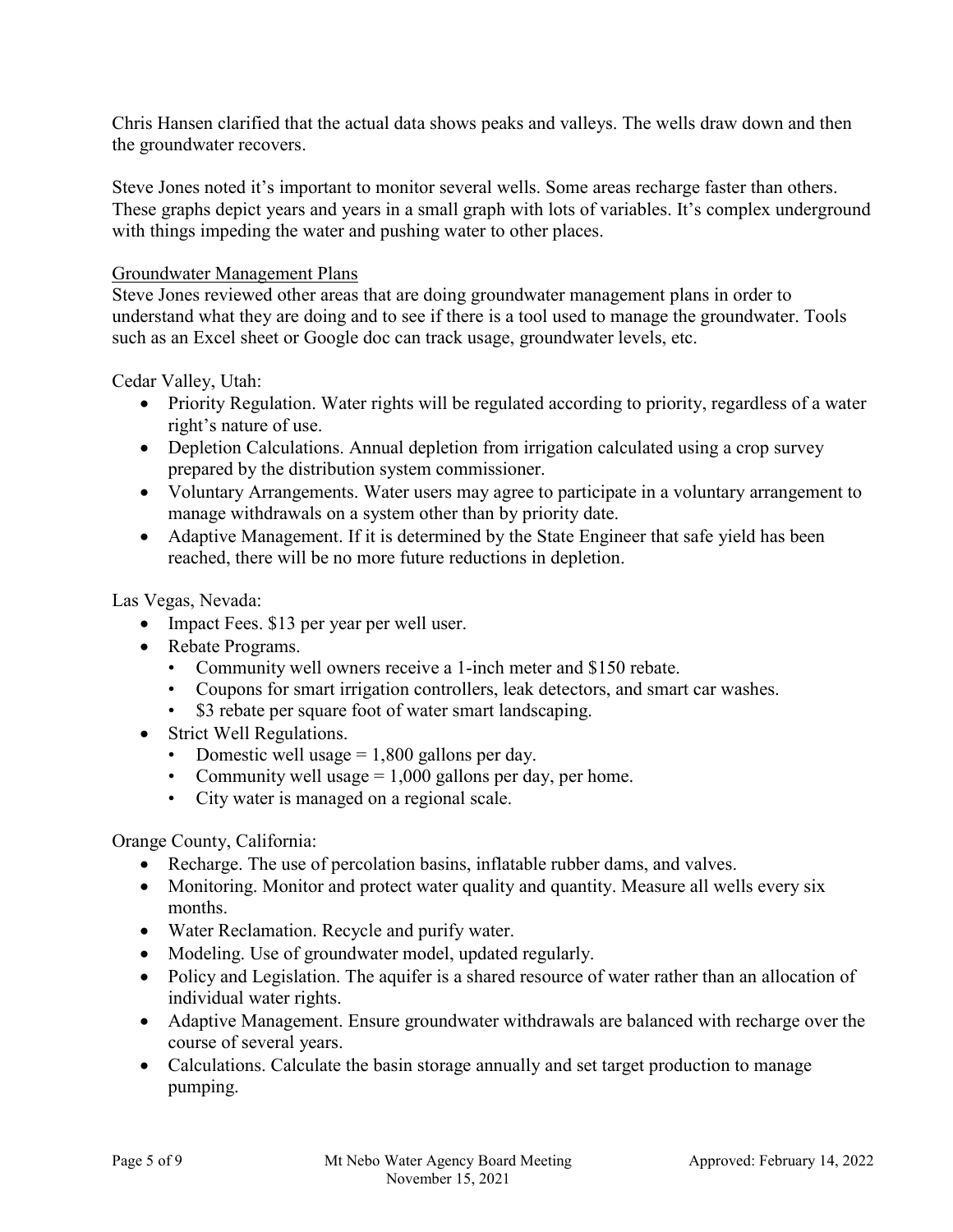# USGS Groundwater Model Updates

Steve Jones noted that Hansen, Allen & Luce is working with USGS to update their groundwater model through 2020 and can provide USGS with the data gathered to update their model.

# Conclusions and Recommendations

- Model results corroborate with the measured water levels at the wells.
	- Results indicate that groundwater levels have ben declining in southern Utah County since 1949.
	- The groundwater management program and model should be updated every 2-5 years.
- Continue to update ground water database on a monthly basis by setting up automatic email reminders for database participants to input their data.
- Continue monitoring groundwater withdrawals and levels closely, along with estimates of recharge (% of normal).
- A cooperative partnership is formed among all water users at government and community level to manage groundwater resources.
- Create a groundwater management plan for southern Utah County.
	- High level policy for shared groundwater management (Orange County).
	- Adaptive management for flexibility in drought verses wet years (Orange County).
	- Priority-based regulation on water rights (Cedar Valley).
	- Community incentives for zero-scaping (Las Vegas).
	- Impact fees for well users (Las Vegas).

# Discussion:

Chris Hansen noted as a Board, the decision moving forward was a groundwater management plan. Through discussions, the idea of having a better understanding of the groundwater use is what spawned this project in order to create data to evaluate this plan moving forward. The ideas and summaries of other organizations will help move the plan forward and ties it together.

Norm Beagley stated the data shows a groundwater management plan is needed sooner than later and needs to be approved by State of Utah.

Sterling Brown noted legislation was passed in 2010 on what would trigger a groundwater management plan. He questioned if the discussion here is a result of that legislation or because the data is trending downward so we act upon ourselves.

Steve Jones stated the discussion among the Board was be proactive rather than being forced. The data shows, it's only trending down.

Warren Peterson pointed out that Central Valley, California, kept their heads in the sand where the subsurface water level subsided by 20 to 40 feet in some areas. The North Kern Groundwater Management District in the Bakersfield area is a mixed municipal and agricultural area with a long history of working in groundwater management. They could be quite helpful in suggesting management plans. Also, for the past several years, he has been offering the block of water the church entities have that can be used as a buffer tool at no cost. This organization has a better opportunity of doing constructive groundwater management than the state engineer.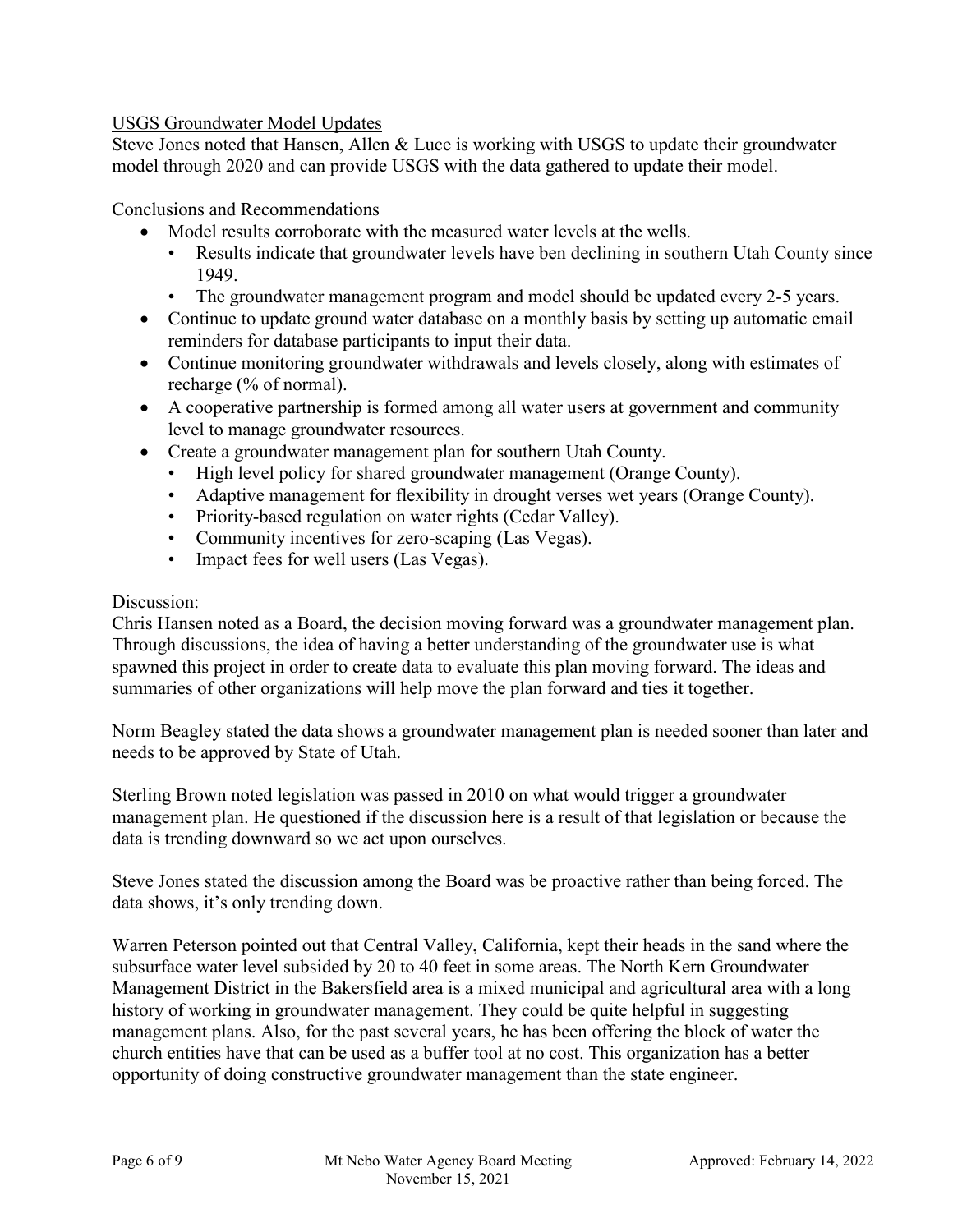Marty Larson stated model and real time readings. Any calibration or adjustment.

Steve Jones clarified the hope is to continue to collect data for better understanding and make tweaks to the model to reflect what is actually happening. Hopefully the model can be used for predictions and understand potential results.

# 8. Report on Transfer of water between canal companies, water availability, and drought conditions

Sterling Brown reported Strawberry Water Users Association (SWUA) has approximately 3,500 shareholders, irrigates approximately 45,000 acres of farm land, and distributes approximately 61,000 acre-feet of water plus some bank water and water leases. Over the last 20 years, the available bank water is trending up at about the same trajectory as the amount of Central Utah Water Conservancy District (CUWCD) leased water. This means there are approximately 300 shareholder that temporarily lease surface water from CUWCD. This will come to an end as cities draw on their water from CUWCD. This trend is going up at about the same rate as the bank water supply. The temporary CUWCD agricultural water source, as it plummets in the coming years, what will happen to the bank water source that is currently trending up. He doesn't have an answer but it would be good to discuss. As the discussion shifts from subsurface to surface, there are other dynamics.

His task today is to explain the administrative process of moving Strawberry Valley Project Water temporarily and permanently within the project. Water is distributed to two irrigation districts (Springville District and Mapleton District), Highline Canal Company, and five river companies for a total of eight entities.

- 1. When SWUA water is moved temporarily within one of these entities, it is done administratively within that entity. Strawberry Water Users Association is not involved.
- 2. When SWUA water is permanently moved within one of these entities, a water deed transfer is required with signatures from both shareholders, SWUA, and the Bureau of Reclamation, which takes a couple months to gather all signatures. Year to date about 300 permanent water deed transfers have been processed.
- 3. Transferring water from entity to entity is allowed by internal policy for one year and again each year thereafter. This last February, in an effort to create more certainty for the shareholders, SWUA developed a policy to allow a temporary transfer from entity to entity for up to 10 years, which there has been about a dozen since February.
- 4. To permanently move water from entity to entity is not allowed according to the Bureau of Reclamation. SWUA is in the early stages of discussion to do this. SWUA can be a source of education and facilitator to do this.

Ed Vidmar stated this last year started off quite dry with projected river and natural flows at 40 to 50 cfs but ended up at 60 and 70 cfs. The river has done remarkably well. The system hadn't been shut down for 29 years due to flash flooding except for spring runoffs when irrigating. Two years ago, the system was shut down because of flash floods. Last year, the system wasn't shut down because there wasn't any rain. This year, the system has been shut down six times because of seven flooding events. Last year approximately 38,000 yards of sediment was removed from the ponds. SWUA is currently cleaning the sediment ponds, and there will be much more. The SWUA bank did very well this year. Water users were educated in June and July on water supply projections. The SWUA bank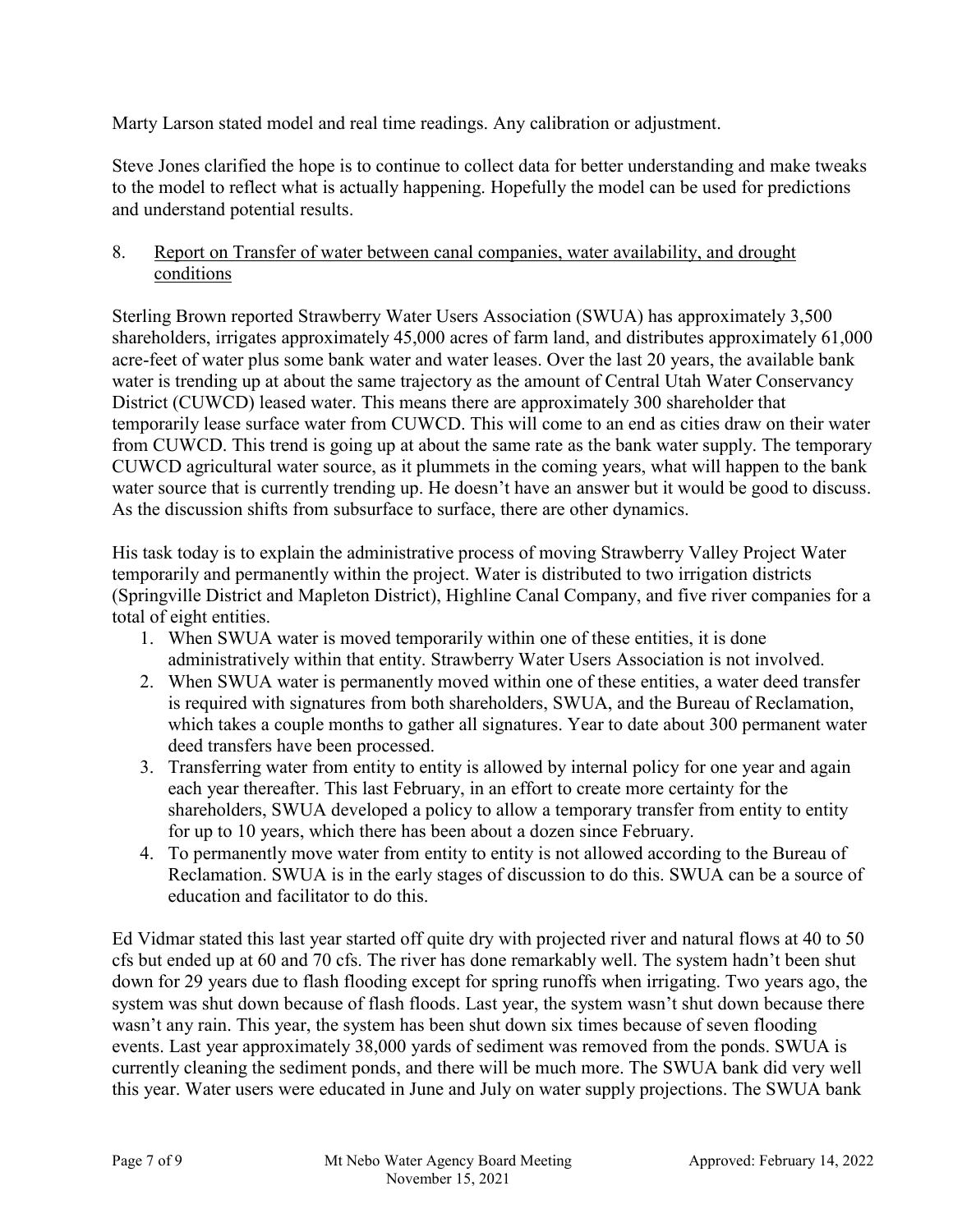went from 36,098 acre feet to 31,343 acre feet. There have been nice rains in October and a good snow pack is needed.

# 9. Report on South Utah County/Juab County Plan Formulation Effort

Dave Pitcher reported phase 2 of long-term planning is completed, and a report will be sent to the Technical Committee for discussion. In previous meetings, the conclusions of phase 2 looked at a regional treated water system. Phase 3 has bene authorized to continue to go down to another level of planning and stakeholder coordination, which will look more closely at aquifer storage and recharge. Phase 3 will fit perfectly with the work this Agency has been doing, but they will look at where and the potential of how much aquifer storage and recovery will make a difference. The plan is to meet with individual cities to address water supply gaps and infrastructure.

- 10. Report on Utah Lake Progress
	- a. Legislation

Warren Peterson stated Representative Brammer brought in legislation that was voted down in committee but has been worked on by the Utah Water Task Force. The Utah Water Task Force broke it into ten subcommittees on water rights, water quality, wild life, recreation, and other aspects of the Lake Authority. Those subcommittees submitted reports and Representative Brammer is using those reports on a redraft of the bill. It is expected to be issued this week to a legislative committee as a discussion item. Representative Brammer will receive comments and then bring it up in a legislative session. The bill will look very different from the last session. Representative Brammer wants to move forward with Lake Authority that would have no control over water rights or water quality, but would facilitate the different interests in the lake. The Lake Authority would only have land use authority within its boundary. A provision in the bill includes a mailing list for meeting and proposal notices as well as a mandate for technical committees and a toilet tax that may affect Utah County residents.

# b. Utah Lake Restoration Group

Warren Peterson stated this legislation was approved in 2018 and is often referred to as the island project. It's moving forward with developing plans and working with the Division of Water Quality on core samples of the lake to see the history of the water quality and what can be done to adjust the water quality. The first focus works on rehabilitation of lake shore areas and wild life restoration. Dredging has drawn a lot of attention on how it would change the shape of the lake, how it would affect water rights, and where would the materials be put. The purpose of dredging is to change the biology of the lake to restore the lake bed, plants, and slow down/modify the wave action. The dredging material could be put into islands for wildlife, recreation, and possibly for sale. If islands can be made and sold, it provides a funding mechanism. The Utah Lake Restoration Group could come and report to this Board periodically.

- 11. Resolution Set 2022 Meeting Schedule
	- a. February 14, May 9, June 13, August 8, November 14